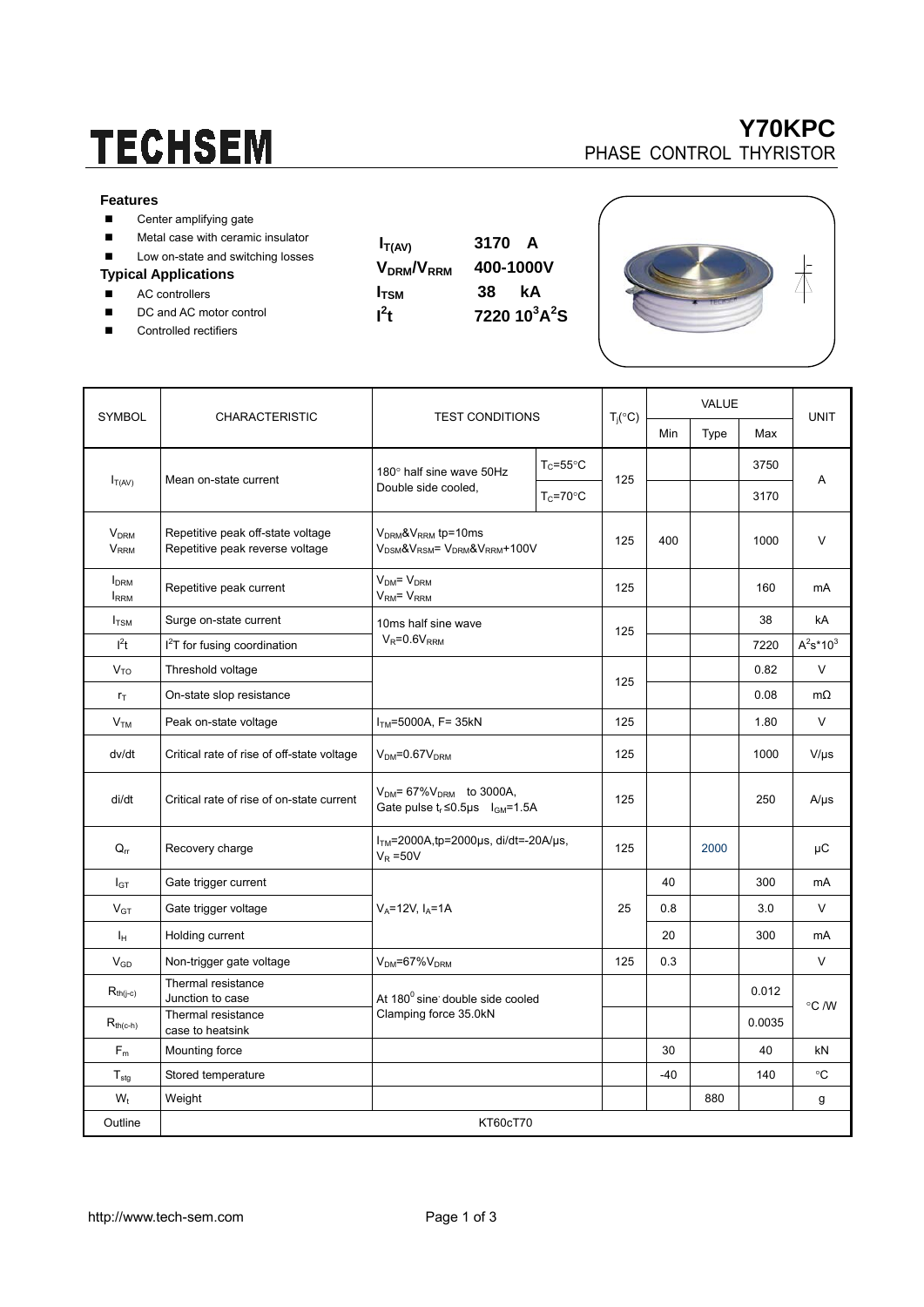### **TECHSEM**





Fig.3 Fig.4



Fig.5 Fig.6









#### Max. Cse Temperature Vs.Mean On-state Current